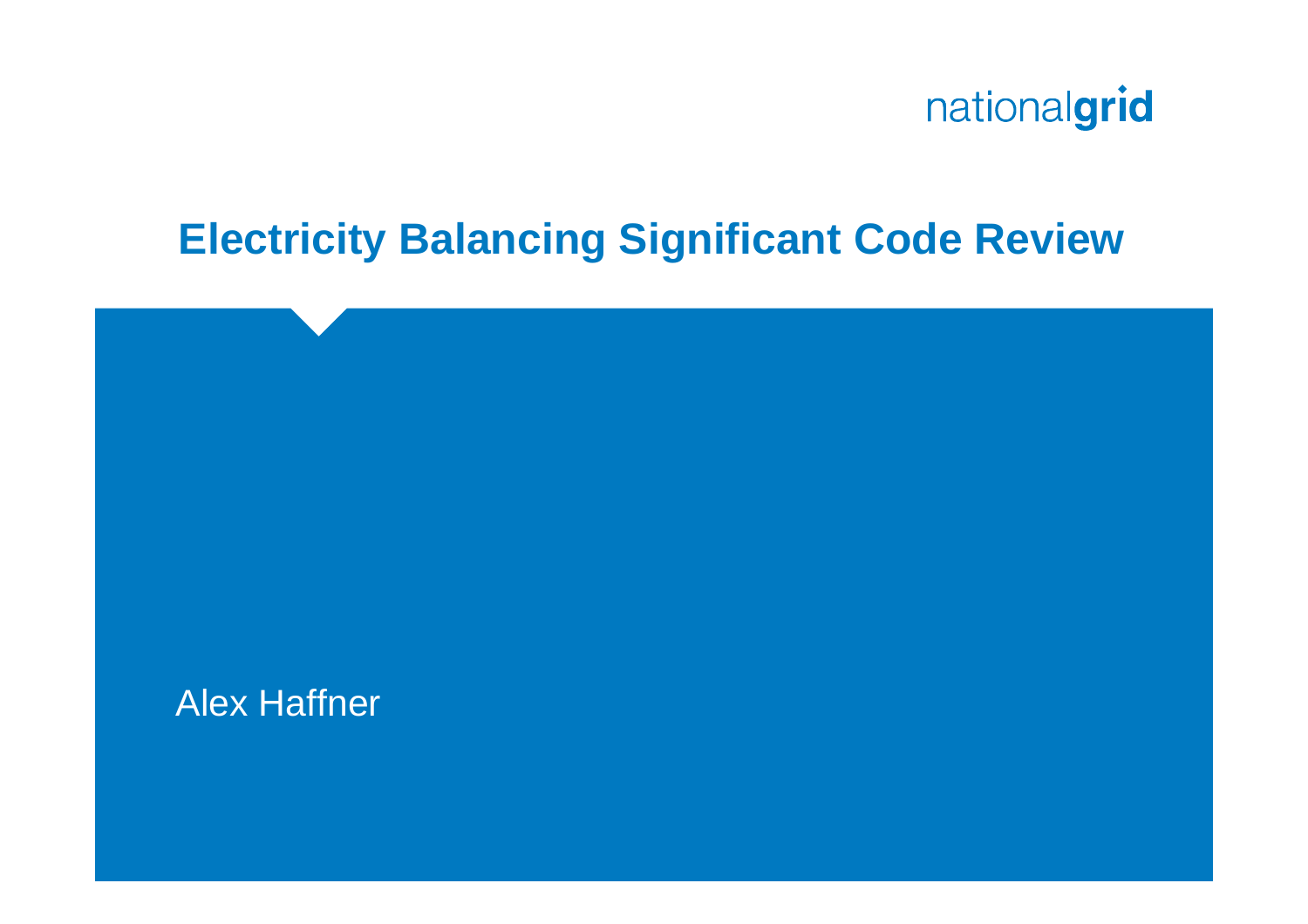## **Electricity Balancing SCR - Progress to Date**

#### F. **March 2012:**

Ofgem announced intention to launch an electricity cash-out SCR

## **August 2012:**

**Initial Consultation** – stakeholder views sought on a range of initial policy considerations (scope was 'balancing', wider than just 'cash-out')

## **February 2013:**

**Open Letter on EBSCR and Future Trading Arrangements** – scope of EBSCR reduced

## ■ July 2013:

**Draft Policy Decision** – stakeholder views sought on a package of reforms to increase efficiency of the cash-out price signal

#### ■ May 2014:

Publication of **Final Policy Decision** with directions to National Grid to raise modifications to the Balancing and Settlements Code (BSC) for the June 2014 BSC Panel meeting

#### $\mathcal{L}^{\text{max}}$ **June 2014:**

Commencement of BSC modification (P305) process, Ofgem have 'strongly urged' industry towards specified implementation timescales (detailed in following slides)

#### $\mathcal{L}_{\mathcal{A}}$ **March 2015:**

Panel recommendation sent for Authority decision (e.g. Proposed vs Alternative, P305 vs P316)  $\,{}_{2}$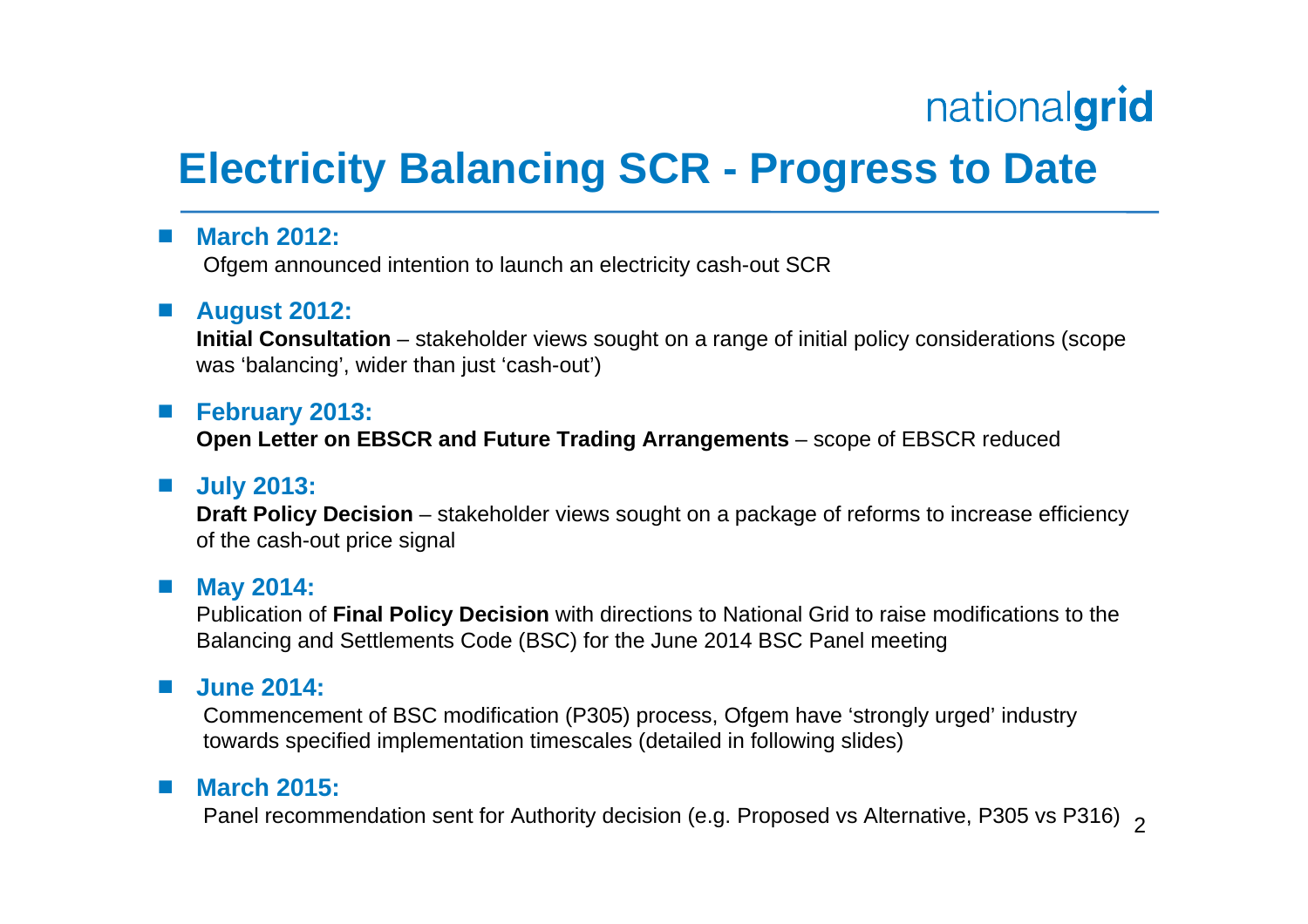## **The three EBSCR Policies that Sharpen the Cash-out Price**



nationalgrid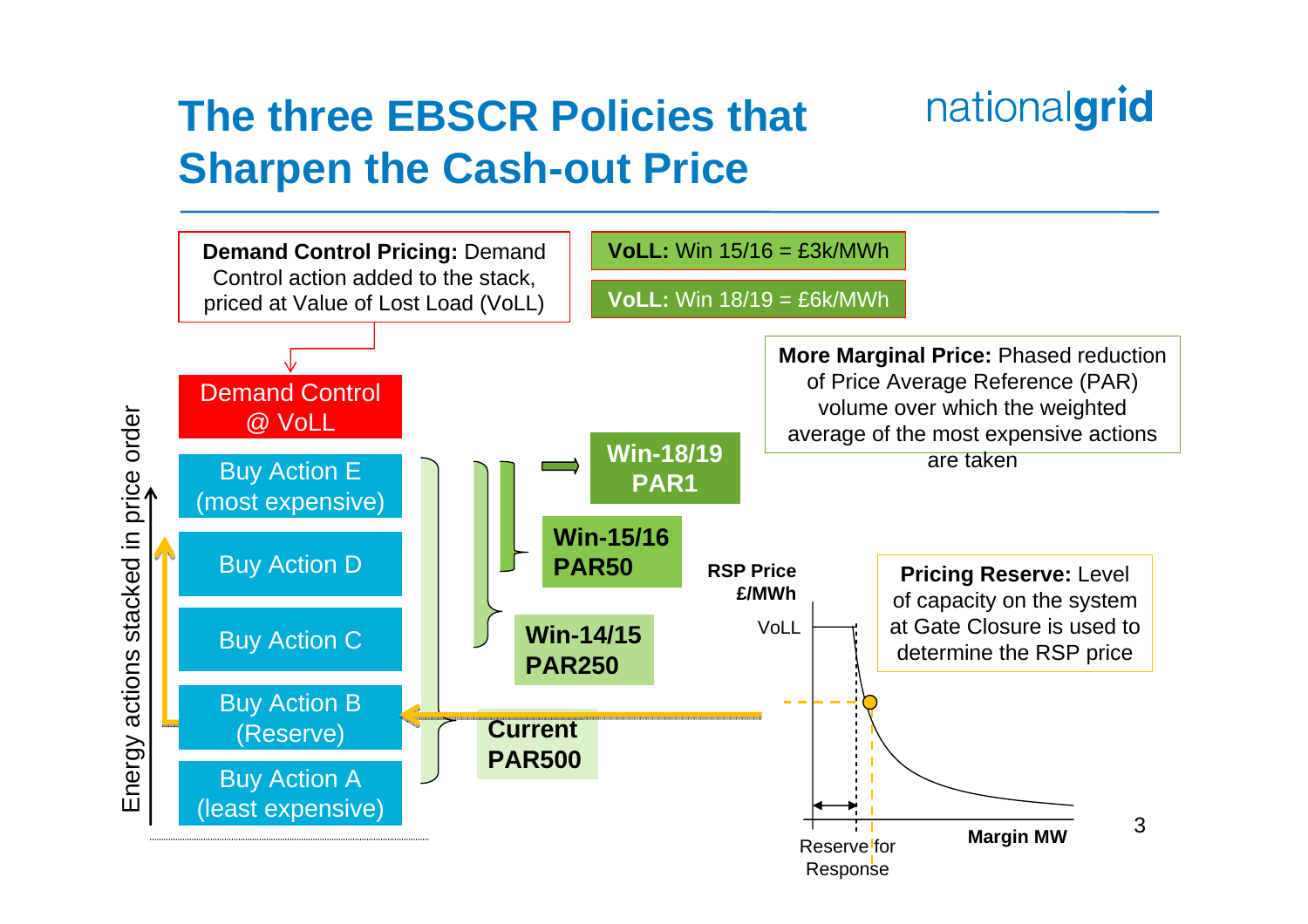## **The fourth EBSCR Policy: Single Cash-out Price**

#### **System Position Long Short Party PositionLong** Receive **Main Price** Receive **Reverse PriceShortPay Reverse PricePay Main PriceSystem Position Long (SSP sets price) / Short (SBP sets price) Party PositionLong | Receive Main Price Short**Pay **Main Price**

Reverse price  $\Rightarrow$  inefficiency:

- - Those parties are effectively helping to balance the system
- - The price is not reflective of the cost saving to the SO (and consumer)

# nationalgrid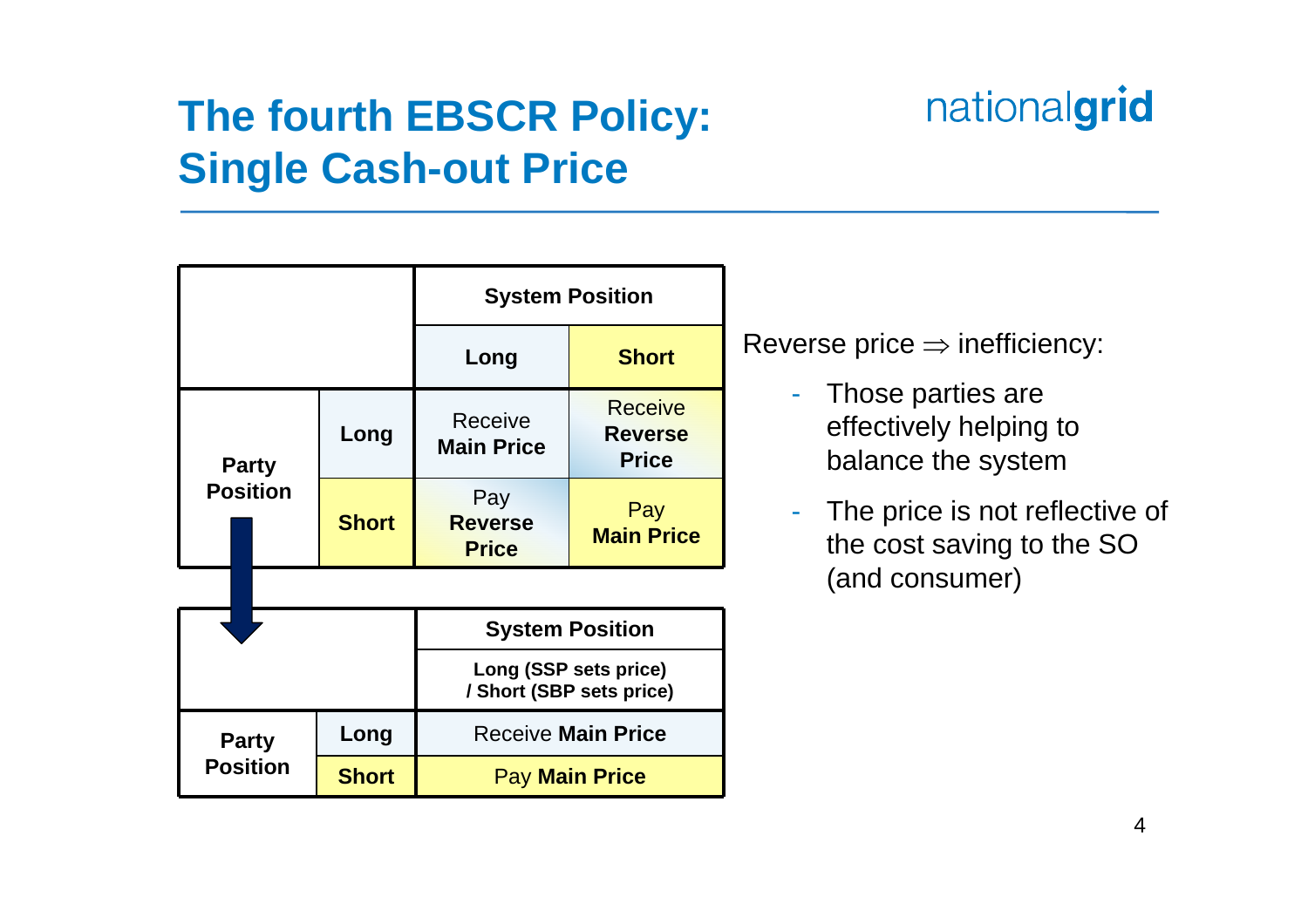## **Proposed P305 Implementation Solution**

| The latest EBSCR policy package timescales are as follows:                                                                                   |                                   |                    |                               |
|----------------------------------------------------------------------------------------------------------------------------------------------|-----------------------------------|--------------------|-------------------------------|
| <b>More Marginal Pricing</b><br>Reducing the volume of balancing actions<br>over which the weighted average is taken                         | 500 MWh                           | 50 MWh             | 1 MWh                         |
| <b>Dual to Single Pricing</b><br>Single cash-out pricing system, removing<br>the price spread for imbalances in opposite<br>directions       | Dual                              | <b>Single</b>      |                               |
| <b>Reserve Pricing</b><br>Use a scarcity based approach to cost<br>reserve actions in cash-out                                               | <b>Utilisation Price</b><br>/ BPA | <b>Static LoLP</b> | <b>Dynamic</b><br><b>LoLP</b> |
| <b>Demand Control Pricing</b><br>Price demand control actions into cash-out<br>based on an administratively set Value of<br>Lost Load (VoLL) | <b>None</b>                       | £3000 / MWh        | £6000<br>/MWh                 |
| 5<br>Today<br><b>Nov-18</b><br><b>Nov-15</b>                                                                                                 |                                   |                    |                               |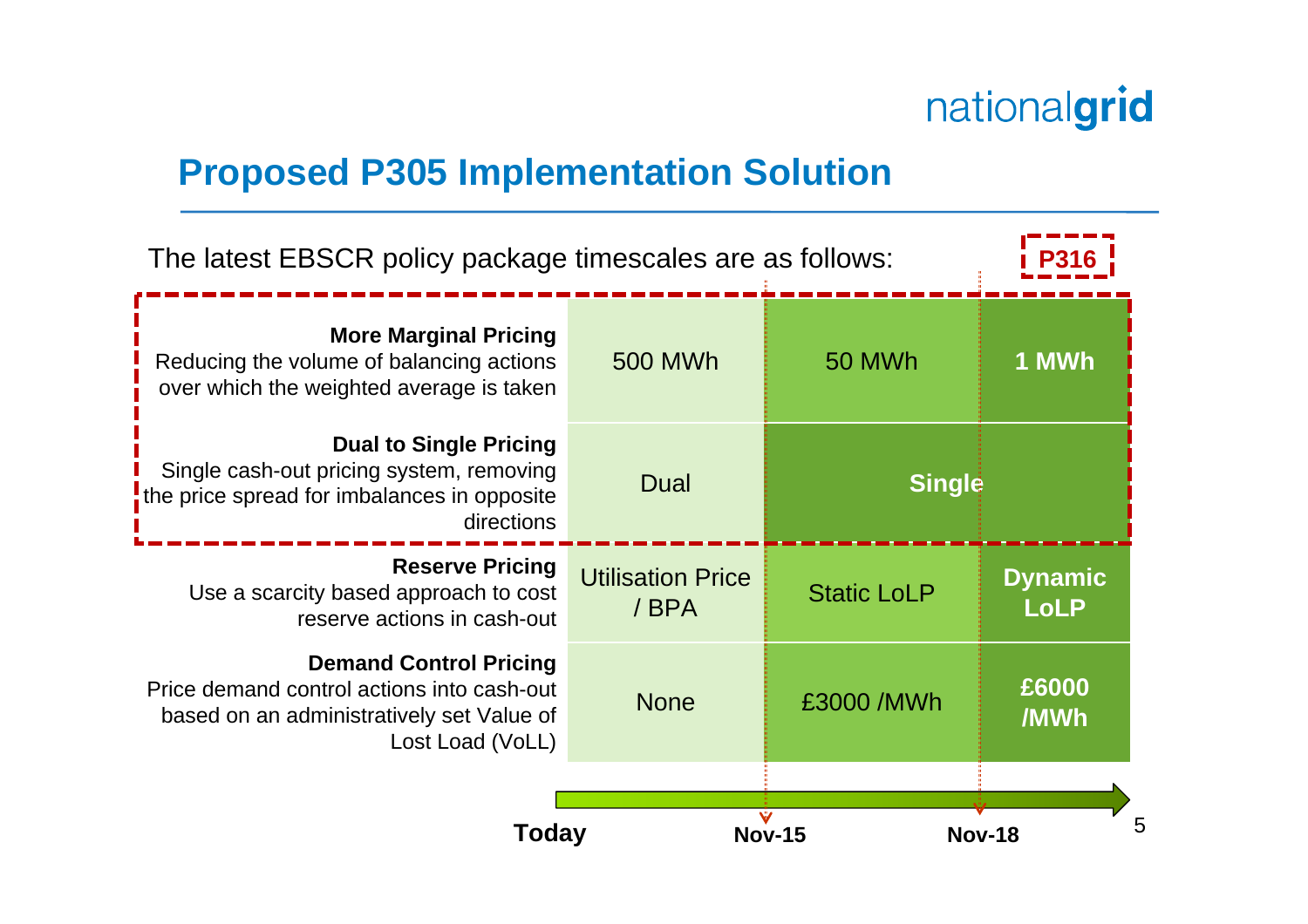## **Alternative P305 Implementation Solution**

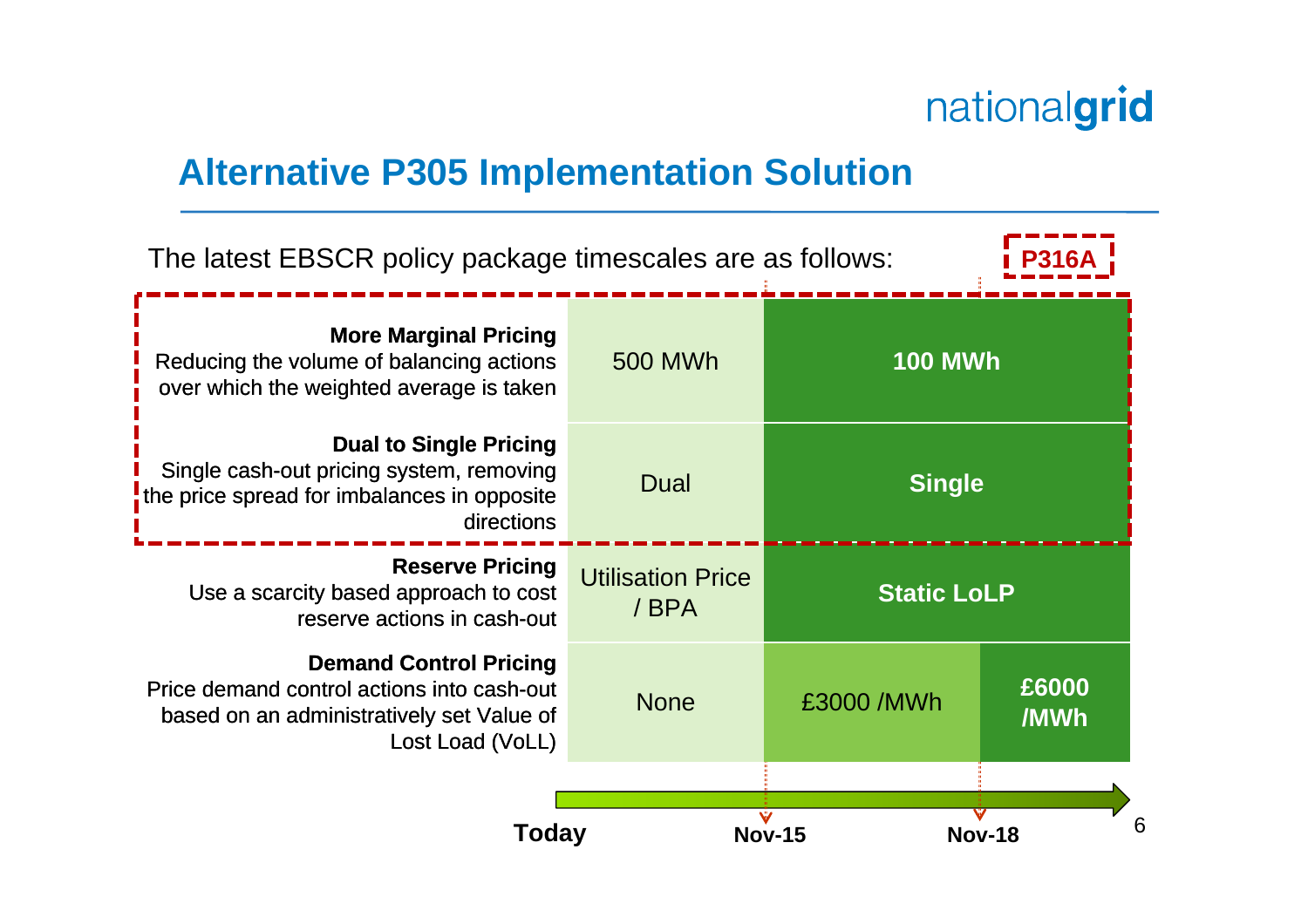## **Operational Impacts on Market Participants**

| •Market index price continues to be produced<br>(despite no longer being used for reverse<br>price)<br><b>Demand Control Pricing</b><br>.New data feeds provided in addition to<br>existing system warnings providing:<br>• notification of demand control<br>12:00 D-1 for SP up to end of next day<br>$\bullet$<br>then 8, 4, 2 and 1 hour ahead of SP<br>instruction<br>$\bullet$<br>• estimated volume<br>SO-flag status and event type<br>notification of cessation of demand<br>$\bullet$ | <b>More Marginal Pricing</b>                                                                                                                                            | <b>Dual to Single Pricing</b> |
|-------------------------------------------------------------------------------------------------------------------------------------------------------------------------------------------------------------------------------------------------------------------------------------------------------------------------------------------------------------------------------------------------------------------------------------------------------------------------------------------------|-------------------------------------------------------------------------------------------------------------------------------------------------------------------------|-------------------------------|
|                                                                                                                                                                                                                                                                                                                                                                                                                                                                                                 | •Impact limited to general sharpening of<br>imbalance prices                                                                                                            |                               |
|                                                                                                                                                                                                                                                                                                                                                                                                                                                                                                 | <b>Reserve Pricing</b>                                                                                                                                                  |                               |
| •Automatic LFDD SO flagged therefore will not<br>Disaggregated actions visible<br>$\bullet$<br>feed VoLL into cash-out price calc                                                                                                                                                                                                                                                                                                                                                               | •Indicative LOLP / "De-rated margin" forecasts<br>published ahead of real time<br>•Gate Closure value used in cash-out price<br>.Non BM STOR will feed into calculation | control                       |
|                                                                                                                                                                                                                                                                                                                                                                                                                                                                                                 |                                                                                                                                                                         |                               |